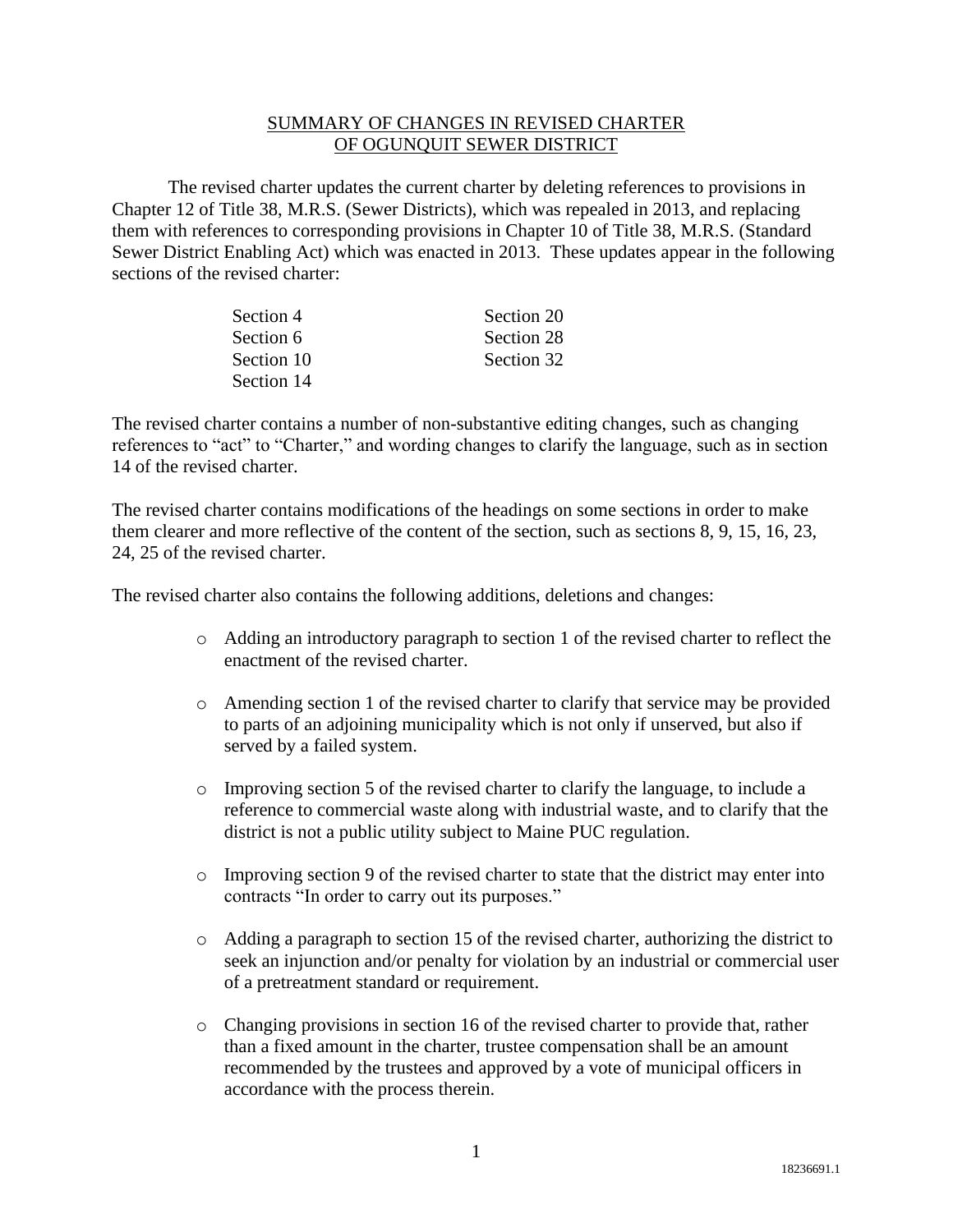- o Changing the provisions in section 18 of the revised charter for special meetings to continue to provide for special meetings to be called by the trustees, but to delete the provision for special meetings upon written petitions, given that such special meetings are not binding.
- o In section 20 of the revised charter, authorizing the district to receive government aid in addition to borrowing; increasing the debt limit from \$7 million to \$12,000,000. (This increase in debt limit is the subject of a referendum vote scheduled for November 2, 2021) and, allowing for the use of an alternative statutory process for voting to increase the debt limit in the future.
- o Adding a new section 21 to the revised charter, which provides that investments by the district are governed by 38 M.R.S. §1055.
- o In section 22 of the revised charter, adding provisions that:

(a) rates for services in adjourning municipalities shall be established by the trustees based on costs associated with said services and are not subject to a requirement of uniformity; and,

(b) adding to the list of costs to be covered by rates the payment of costs for repairs, replacements and renewal of the systems of the district.

- $\circ$  In section 29 of the revised charter, adding language providing that the lien "arises and is perfected as services are provided."
- o Adding section 30 (Waiver of Sewer District Lien Foreclosure), which provides that the district's waiver of the lien foreclosure is governed by 38 M.R.S. §1049, a provision in the Standard Sewer Enabling Act.
- $\circ$  Transferring language in current section 30 to section 31 (second paragraph) of the revised charter, and transferring language in current section 27 regarding severability to section 31 (third paragraph) of the revised charter.
- $\circ$  Deleting current section 28, which refers to the continued applicability of other laws, in order to avoid confusion as to the effect of the revised charter.
- o Amending current section 29,

(a) to delete a provision referring to a statute regarding the lack of authority of the Ogunquit Village Corporation to engage in sewer operations, which has been subsequently repealed and which is now being replaced by section 33 in the revised charter, which provides that the district having been granted the authority to provide sanitary sewer facilities and service, the Town of Ogunquit (as was the case with Ogunquit Village Corporation) is not authorized to construct and